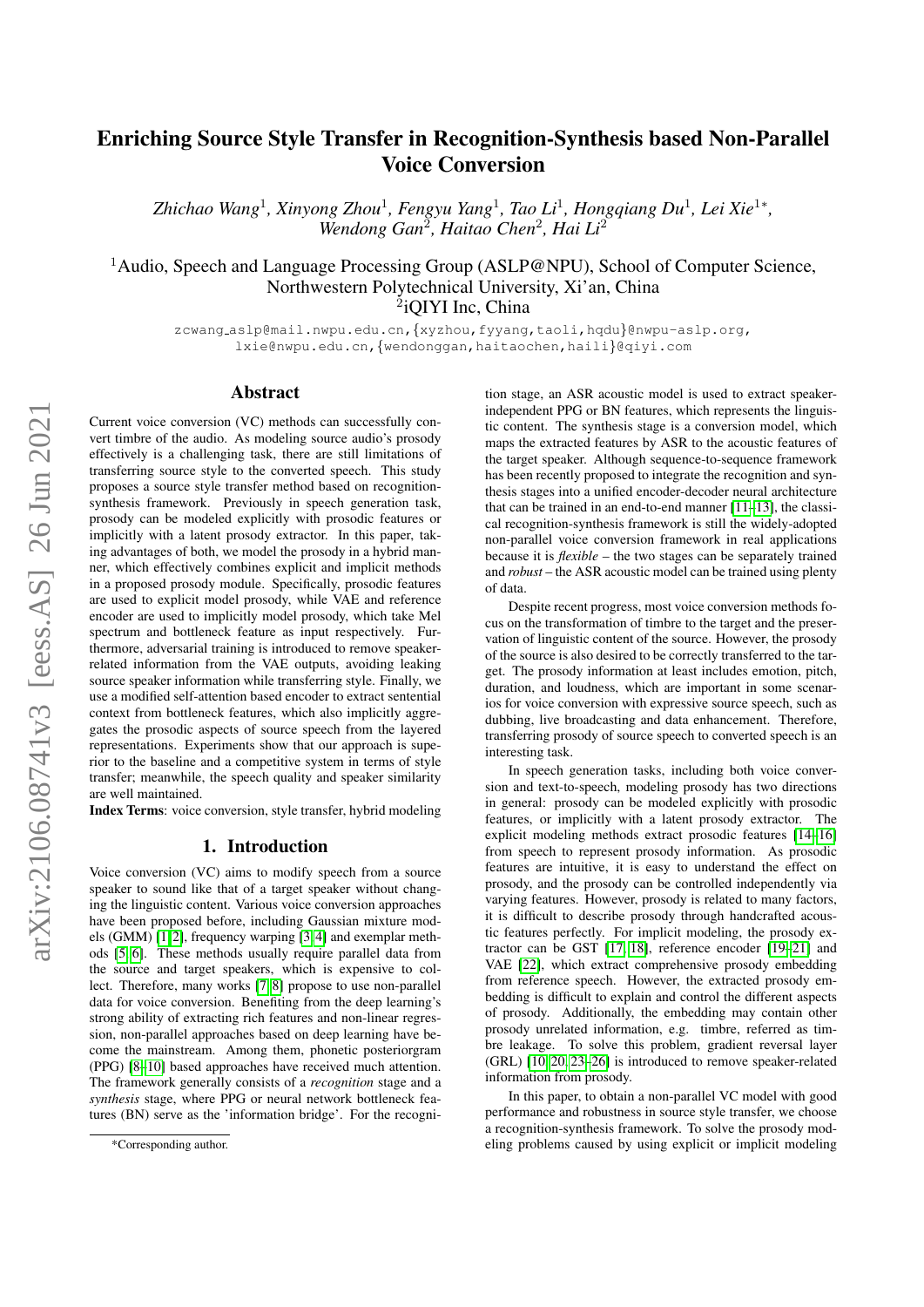<span id="page-1-0"></span>

Figure 1: *Overview of the components of the proposed conversion model.*

alone, we design a hybrid prosody module to model prosody, which effectively combines explicit modeling and implicit modeling methods. The prosodic features are used to explicit model prosody, including logarithmic domain fundamental frequency (lf0) and the short-term average amplitude (energy), which model pitch and energy. According to the characteristic that mel spectrum is speaker-dependent and BN is speakerindependent but prosodic-dependent, we use VAE and reference encoder [\[19–](#page-4-15)[22\]](#page-4-17) to implicitly model prosody, which take mel spectrum and BN as input respectively. Adversarial training strategy [\[13,](#page-4-10) [24\]](#page-4-21) is also applied to wipe out the speaker-related information in the VAE output. To the best of our knowledge, we are the first to use BN to extract prosody representation. Additionally, we use the weighted aggregation self-attention encoder (SA-WA) [\[27\]](#page-4-22) to extract sentential context from BN, which also implicitly aggregates the prosodic aspects of source speech from the layered representations. Experimental results show that with the proposed methods enriching source style transfer both explicitly and implicitly, our framework is clearly superior than the baseline systems.

The rest of the paper is organized as follows: Section 2 introduces our proposed methods. Section 3 presents the experiments and the comparison of our proposed approach against the baseline and ablation systems in terms of both subjective and objective measures. Section 5 concludes this paper.

## 2. Proposed approach

<span id="page-1-1"></span>Our proposed source style transfer framework is shown in Fig. [1.](#page-1-0) It is based on an encoder-decoder architecture consisting of three components: a prosody module, an SA-WA encoder and a decoder. The prosody module learns to extract speakerindependent prosody representations. The SA-WA encoder exploits sentential context, which is used to excavate the sentential context from different levels. The decoder takes prosody, content, and speaker embedding as input and the output is mel spectrum. Finally WaveRNN [\[28\]](#page-4-23) is adopted to reconstruct waveform from mel spectrum.

#### 2.1. Prosody module

As shown in Fig. [1,](#page-1-0) to extract more comprehensive prosody representations, we designed a prosody module using explicit and implicit hybrid modeling methods.

Explicit modeling: prosody includes duration, pitch, energy, and so on. To finely characterize and control the prosody, we extract acoustic features from the source audio as conditions for the model. Frame level's VC ensures the duration information's consistency. For pitch and energy, we extract lf0 and the short-term average amplitude (energy), respectively. We also extract the vuv, which indicates the voicing of the current frame. In implementation, we use World [\[29\]](#page-4-24) to extract lf0. To reduce the differences between the extracted features caused by different speakers, we use the min-max normalization to normalize lf0 and energy to [0,1], which is useful to prevent performance degradation caused by the unseen style during the inference phase.

Implicit modeling: we use implicit modeling method consisting of two parts: VAE followed by an auxiliary speaker classifier and reference encoder. Inspired by [\[10,](#page-4-8) [18,](#page-4-14) [20,](#page-4-18) [21\]](#page-4-16), we adopt VAE to extract the prosodic representation z from source audio's mel spectrum. We use the same VAE model's architecture and hyperparameters as [\[22\]](#page-4-17). As z produced by mel spectrum is related to the speaker, which affects the timbre of the converted speech, we adopt an speaker classifier  $C$  to utilize adversarial training [\[13,](#page-4-10) [24\]](#page-4-21) to remove speaker-related information. The process of adversarial training can be described as:

$$
p^s = \mathcal{C}(\mathbf{z})\tag{1}
$$

$$
L_{ce} = \text{CE}(p^s, l^s) \tag{2}
$$

$$
L_{adv} = ||p^s - e||_2^2
$$
 (3)

where  $l^s$  is the one-hot speaker label and  $p^s$  is the prediction of speaker classifier. The auxiliary speaker classifier is trained with cross-entropy loss  $L_{ce}$ . To make the z indistinguishable to the speaker classifier, we minimize the  $L_{adv}$  to force the speaker prediction  $p<sup>s</sup>$  to obey a uniform distribution  $e = [1/S, \ldots, 1/S], S$  is the number of speakers. Although adversarial training successfully removes speaker-related information in z, part of prosody information is also inevitably re-moved. From [\[8,](#page-4-7) [24\]](#page-4-21), we can learn that BN is a speakerindependent representation, which contains prosody information as well. We consider using a reference encoder [\[19\]](#page-4-15) to extract speaker-independent prosodic representation directly from BN to enhance prosody information further. The outputs of VAE and reference encoder are concatenated to form the prosody embedding of our implicit modeling method.

## 2.2. SA-WA encoder

As shown in Fig. [2,](#page-2-0) we adopt an self-attention weighted aggregation (SA-WA) encoder [\[27\]](#page-4-22) to learn a comprehensive sentence representation, which is aggregated by the prosodicrelated sentential context information from different selfattention layers. There are three parts in the SA-WA encoder: encoder prenet, self-attention module and weighted aggregation. The architecture of encoder prenet is the same as the settings in Tacotron [\[30\]](#page-4-25). The self-attention module contains  $N$  self-attention blocks and each block consists of two subnetworks: muti-head attention and a feed forward network. Layer normalization and residual connection are also used in each sub-network. For the  $n^{th}$  self-attention block, the relations among previous block  $f^{n-1}$ , first sub-network's output  $m^n$  and second sub-network $f^n$  can be described as: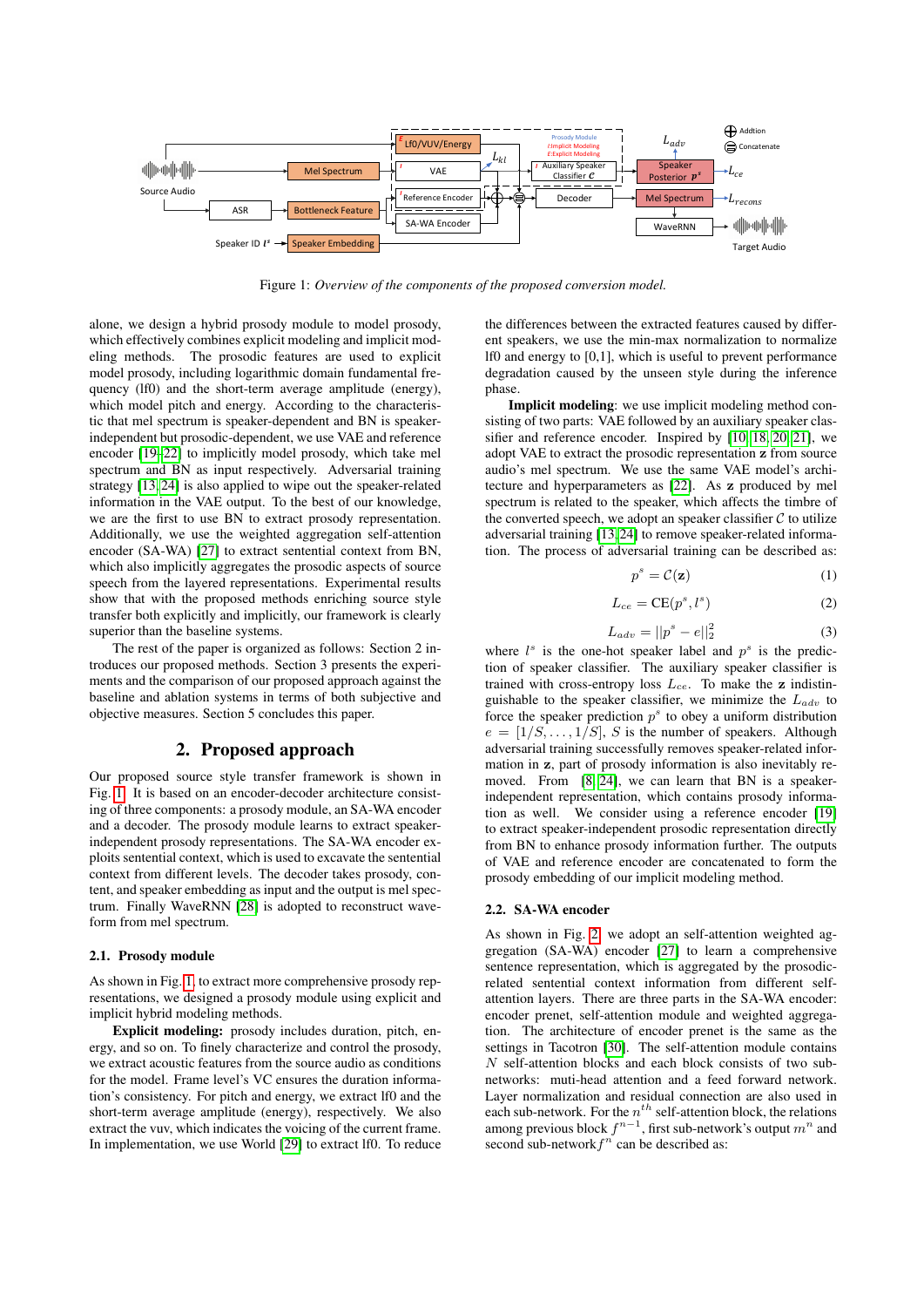$$
mn = LN(MultiHead(fn-1) + fn-1),
$$
 (4)

$$
f^{n} = LN(FFN(m^{n}) + m^{n})
$$
 (5)

where MultiHead( $\cdot$ ), FFN( $\cdot$ ) and LN( $\cdot$ ) are multi-head attention, feed forward network and layer normalization respectively. The weighted aggregation module consists of two sub-networks, similar to the self-attention block. Weighted aggregation can be formulated as follows:

$$
g^n = \text{MeanPool}(\text{Conv1d}(f^n)),\tag{6}
$$

$$
c = LN(Multihead(g1, ..., gN) + gN),
$$
 (7)

$$
g = LN(FFN(c) + c),
$$
 (8)

where Conv1d means 1d-convolution, MeanPool represents mean pooling, the modified  $c$  offers a more precise control of aggregation for each  $g^n$ , and g is the final output of encoder.

<span id="page-2-0"></span>

Figure 2: *The network architecture of the SA-WA encoder*

#### 2.3. Loss function

The whole conversion model is jointly optimized. We regard the auxiliary speaker classifier as discriminator  $D$ , and the remaining parts as generator  $G$ , as shown in Fig. [1.](#page-1-0) The overall loss function can be described as follows:

$$
\begin{cases}\n\text{Loss}_G = \text{L}_{recons} + \beta \text{L}_{adv} + \gamma \text{L}_{kl} \\
\text{Loss}_D = \text{L}_{ce}\n\end{cases} \tag{9}
$$

where  $L_{recons}$  denotes the mel spectrum reconstruction loss,  $β$  is the weight for the adversarial loss, and  $γ$  is the variable weight for Kullback-Leibler (KL) loss to prevent VAE collapse.  $G$  and  $D$  are trained alternately. In general implementation, the discriminator D is updated several times for each update of the generator G. It is crucial to ensure that the classifier has a certain classification ability in the adversarial training process. To improve the model's generalization ability and the speaker similarity of converted speech, the whole network is first pretrained on a multi-speaker dataset, and then is adapted with data from the target speaker. Note that only the decoder is optimized during the adaptation process.

# 3. Experiments

### 3.1. Dataset and Experimental Setup

A multi-speaker corpus containing 42 hours of speech from 59 speakers is used to pre-train the conversion model. A female speaker database *db1* [\[31\]](#page-4-26) is utilized to fine-tune the conversion model. The languge is Mandarin Chinese. For conversion test, 240 utterances are used to evaluate, which contains different styles, including reading, emotion, news, novels, live broadcast, and dubbing. We use 80-dim mel spectrum as features computed in 50ms frame length and 12.5ms frame shift. Our SI-ASR acoustic system is a robust TDNN-F model trained with 30k hours of Mandarin speech data. We use the 256-dim bottleneck features as the linguistic representation, which is extracted from the last fully-connected layer before softmax. WaveRNN [\[28\]](#page-4-23) is adopted to reconstruct waveform from mel spectrum. The vocoder is trained using db1 speech data.

To validate the performance of our proposed method, we implement the following systems:

- CS: we implement a comparison system in [\[21\]](#page-4-16).
- BL: baseline system follows Tacotron [\[30\]](#page-4-25) framework consisting of CBHG encoder and auto-regressive decoder [\[32\]](#page-4-27). Moreover, we concatenate the lf0, vuv and energy with encoder output.
- **P1:** adopt VAE model with auxiliary speaker classifier  $C$ to extract prosody representation based on BL system.
- P2: use SA-WA encoder instead of CBHG encoder based on P1.
- P3: the final system we proposed with SA-WA encoder and prosody module both as described in Section [2.](#page-1-1)

In our implementation, for SA-WA encoder, we use six selfattention blocks, each of which contains two heads of multihead attention and two linear transformations with 512 and 256 hidden units and the settings of other parts remain the same as [\[27\]](#page-4-22). The architecture and hyperparameters of VAE and reference encoder keep the origin configuration [\[19,](#page-4-15)[22\]](#page-4-17). The speaker classifier consists of 3 fully connected layers. The decoder adopts an auto-regressive module [\[32\]](#page-4-27) consisted of prenet, decoder RNN and postnet. In pre-train and fine-tuning stages, the conversion model is trained for 250k steps using batch size of 16, respectively. We use Adam optimizer to optimize our model with learning rate decay, which starts from 0.0002 and decays every 25k steps in decay rate 0.5. The generator G and discriminator D are set to alternate every 5 steps of training, and  $\beta$  is set to 0.1.

#### 3.2. Listening test

We conduct the following listening tests: two mean opinion score (MOS) tests to assess audio quality and speaker similarity respectively, and an AB test to evaluate the performance of source style transfer. We randomly select 15 utterances from each system. Twelve listeners participated in the tests. We highly recommend the readers to listen to our samples<sup>[\\*](#page-2-1)</sup>.

Quality and similarity. For the two MOS tests, listeners are asked to rate the quality and speaker similarity of the converted speech on a 5-point scale. Additionally, the speech from target speaker (TA) is also evaluated with MOS tests. The results of MOS tests are shown in Table [1.](#page-3-0) It is observed that the speech quality of the five systems is not significantly different. For speaker similarity, BL gets a higher score, and CS achieves a slightly poor result. Since the transfer of source style may affect the timbre and there is no ground truth, these two factors may affect the listeners' judgment. These results show that our proposed method has stability in audio quality and timbre.

<span id="page-2-1"></span><sup>\*</sup>Samples can be found in [https://kerwinchao.github.](https://kerwinchao.github.io/SourceStyleTransfer.github.io/) [io/SourceStyleTransfer.github.io/](https://kerwinchao.github.io/SourceStyleTransfer.github.io/)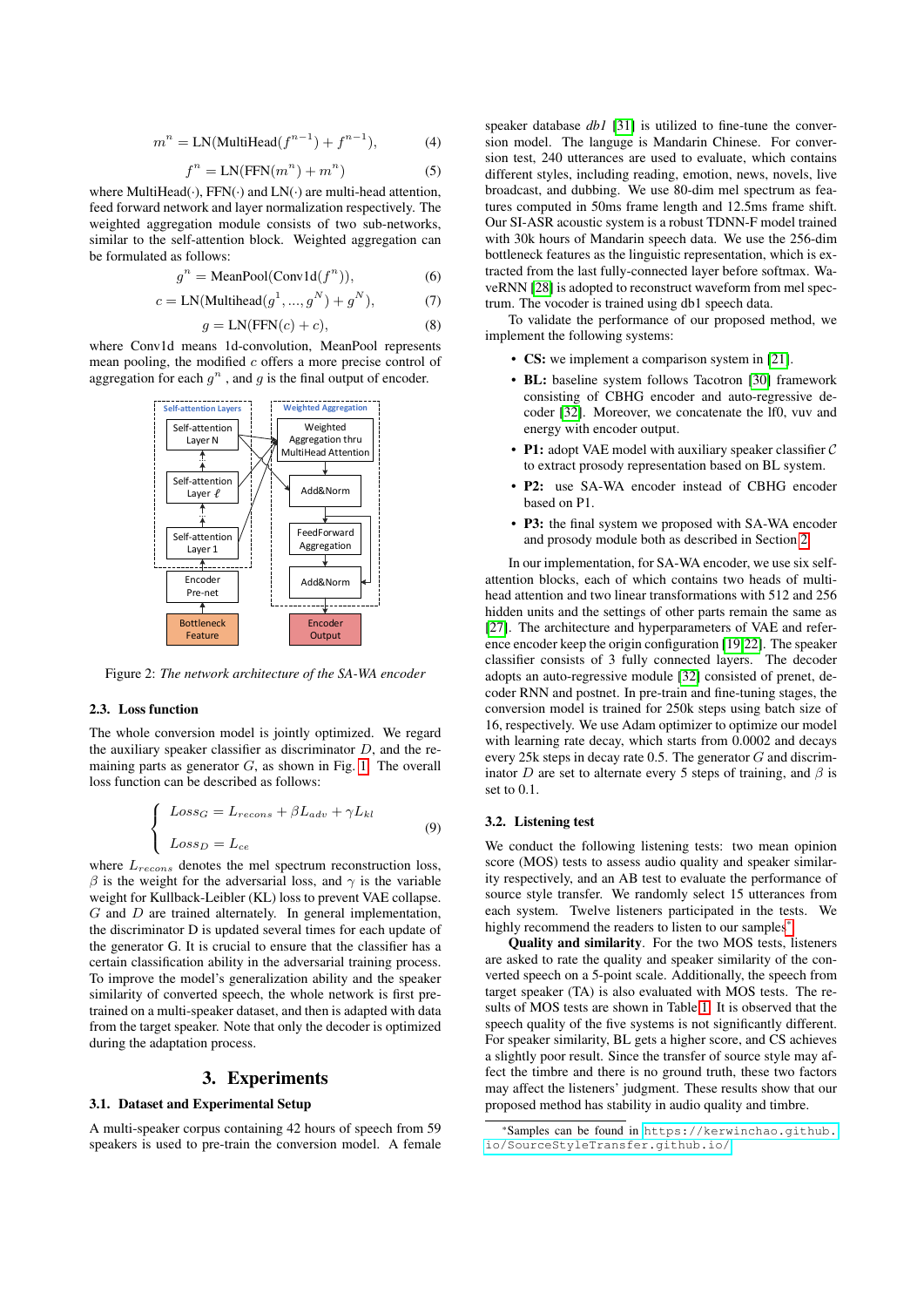Table 1: *MOS results with 95% confidence interval.*

<span id="page-3-0"></span>

| ID             | Model                     | <b>Quality</b>   | <b>Speaker Similarity</b> |  |
|----------------|---------------------------|------------------|---------------------------|--|
| TA             | Target speaker speech     | $4.41 \pm 0.051$ | $4.25 + 0.042$            |  |
| CS             | Comparison system [21]    | $3.51 \pm 0.066$ | $3.51 \pm 0.068$          |  |
| BL.            | <b>Baseline</b>           | $3.56 + 0.068$   | $3.65 \pm 0.068$          |  |
| P <sub>1</sub> | $+$ VAE with classifier C | $3.53 \pm 0.079$ | $3.61 \pm 0.074$          |  |
| P2             | $+$ SA-WA encoder         | $3.53 \pm 0.087$ | $3.58 \pm 0.088$          |  |
| P <sub>3</sub> | + prosody module          | $3.54 \pm 0.081$ | $3.59 \pm 0.083$          |  |

Source style transfer preference. In the AB test, listeners are asked to choose from paired samples with better style transfer performance. The results are shown in Fig. [3.](#page-3-1) Comparing with CS, P3 gets a clearly better result. And with the addition of new components and methods, the performance of the source style transfer has also improved. The results validate that both SA-WA encoder and prosody module are beneficial to the perceived performance. Our proposed P3 achieves the best performance.

<span id="page-3-1"></span>

| BL vs P1                         | 21% | 12% | 67% |     |     |  |
|----------------------------------|-----|-----|-----|-----|-----|--|
| <b>P1 vs P2</b>                  | 19% |     | 33% | 48% |     |  |
| P <sub>2</sub> vs P <sub>3</sub> | 23% |     | 43% |     | 35% |  |
| CS vs P3                         | 13% | 33% |     |     | 54% |  |

Figure 3: *Source style transfer preference test results (A:NP:B).*

### 3.3. Objective Measures

Prosody correlation. To further verify the statistical significance of the expressiveness of each system, we extracted features related to the prosody: frame-level energy and lf0. First, we used 240 samples to calculate the Pearson correlation coefficients between all systems. The higher the Pearson correlation coefficient of the model, the higher the accuracy of the predicted prosodic attributes. As shown in Table [2,](#page-3-2) P3 gets the highest scores from the perspective of energy and lf0.

Simultaneously, as shown in Fig. [4,](#page-3-3) we have drawn f0 and energy trajectory diagrams of converted speeches and source audio (SA). Fig. [4](#page-3-3) (a) shows that all other systems achieve similar energy curves as SA except for BL. Fig. [4\(](#page-3-3)b) shows a significantly different trend between BL and SA in the curve trend while the other systems keep the same. Among them, P3 achieves a more extensive pitch range and more potent expressiveness. These results above indicate that our proposed system P3 models the source style better.

Table 2: *Correlation in relative energy and lf0.*

<span id="page-3-2"></span>

|        | BL    | D1    | רם    | P3    |
|--------|-------|-------|-------|-------|
| Energy | 0.951 | 0.970 | 0.970 | 0.973 |
| Lf0    | 0.665 | 777   | 0.786 | 0.793 |

Prosody control. To verify whether If0 and energy work in the model, we assume that converted speech can be easily controlled through intuitive control of the prosody characteristics. To test this hypothesis, the lf0 and energy of one sentence from test data are multiplied by the coefficients of 0.5, 1 and 1.5, respectively. And we extracted the converted speeches' f0 and energy for visualization. The results are shown in Fig. [5.](#page-3-4) It can be seen from the figure that as the coefficient increases, the values and fluctuations of the energy and f0 curves become larger. Meanwhile, there is no side effect in the converted speech's timber. This result indicates that lf0 and energy are well-used and can intuitively control the related prosody in our model.

<span id="page-3-3"></span>

Figure 4: *Energy and f0 values of a converted speech generated by different systems. Please focus on the trend of the curve.*

<span id="page-3-4"></span>

Figure 5: *Intuitive prosody control of energy and f0.*

Visualization of VAE Output. To demonstrate the ability to remove speaker-related information using adversarial training strategy (ADV), we visualize the VAE outputs by t-SNE [\[33\]](#page-4-28) with and without using ADV in Fig. [6.](#page-3-5) Thirty utterances from 5 source speakers are selected. The VAE outputs are projected to 2D by t-SNE [\[33\]](#page-4-28). Each color represents a speaker. With the help of adversarial training, the outputs from different speakers are uniformly distributed in Fig. [6](#page-3-5) (b). This indicates that adversarial training effectively helps VAE to generate speaker-independent outputs.

<span id="page-3-5"></span>

Figure 6: *VAE output visualization using t-SNE. Each color represents a speaker.*

# 4. Conclusions

In this study, we propose a hybrid modeling approach for source style transfer in voice conversion based on recognitionsynthesis framework, which can transfer the style of source speech to the converted speech. This task is challenging as the speaker's timbre and prosodic style are coupled with each other, and it is difficult to get enough rich and speaker-independent prosody information. Specifically, we first model the prosody in a hybrid manner, which combines implicit and explicit modeling methods. Furthermore, adversarial training is introduced to remove speaker-related information from the extracted prosody. Finally, we use SA-WA encoder to extract comprehensive linguistic content representation. Experimental results show that our proposed system has better abilities in modeling prosodyrelated acoustic features and controlling synthesized speech prosody.